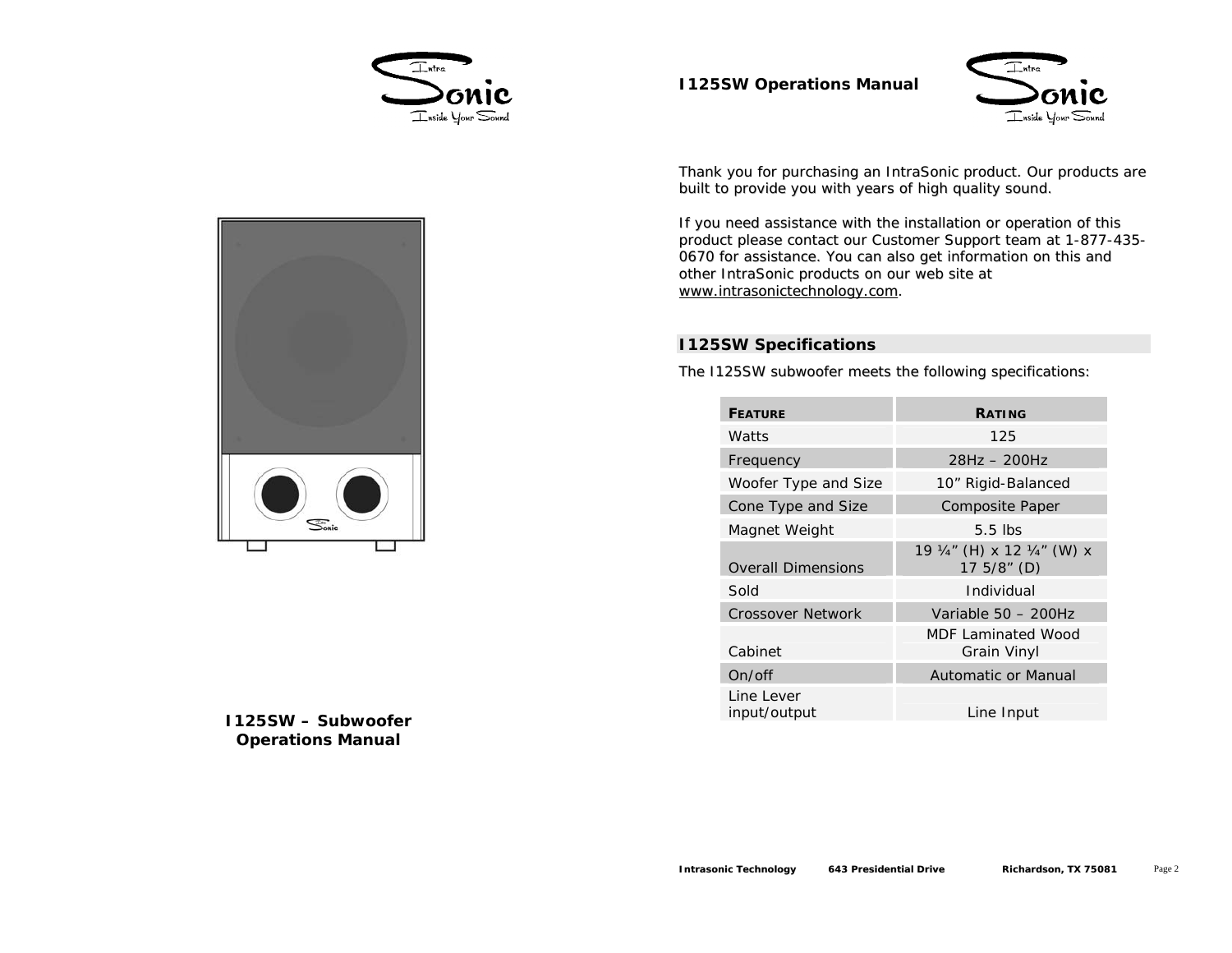

#### **Unpacking Your Subwoofer**

Unpack your subwoofer carefully from the carton. If you notice any manufacturer defects repack the subwoofer and contact our customer service number at 1-877-435-0670. Inside your package you will find the following items:

- I125SW Subwoofer
- •10' RCA cable
- •Operations Manual

### **Placement of your Subwoofer**

Ideal placement for your I125SW subwoofer is by your front speakers in <sup>a</sup> corner or by <sup>a</sup> wall. Make sure that there's no interference with front ports of your subwoofer



Figure 1- I125SW placement

### **I125SW Operations Manual**



#### **Connecting the I125SW**

Before connecting your new subwoofer, make sure that the subwoofer is powered off. Please make all connections before plugging your subwoofer to a standard 110V power outlet.

Figure 2 provides a picture of the back of you I125SW subwoofer and details on the controls and connections available.

To connect your I125SW using the Line Level Inputs, follow the steps below:

- connect it to the sub-out connection on your amplifier 1. Use the RCA cable provided with your I125SW and
- 2. Connect the RCA cable to the line input on the back of the I125SW
- 3. Set the subwoofer to the auto position

NOTE - If your amplifier does not have a subwoofer pre out connection run two pairs of speaker wire from <sup>a</sup> powered amplifier using the (A) speaker outputs to the I125WS inputs labeled "from receiver". Then run another two pairs of speaker wire from your subwoofer outputs labeled "to speakers" to your main speakers.



Figure 2 - I125SW connection layout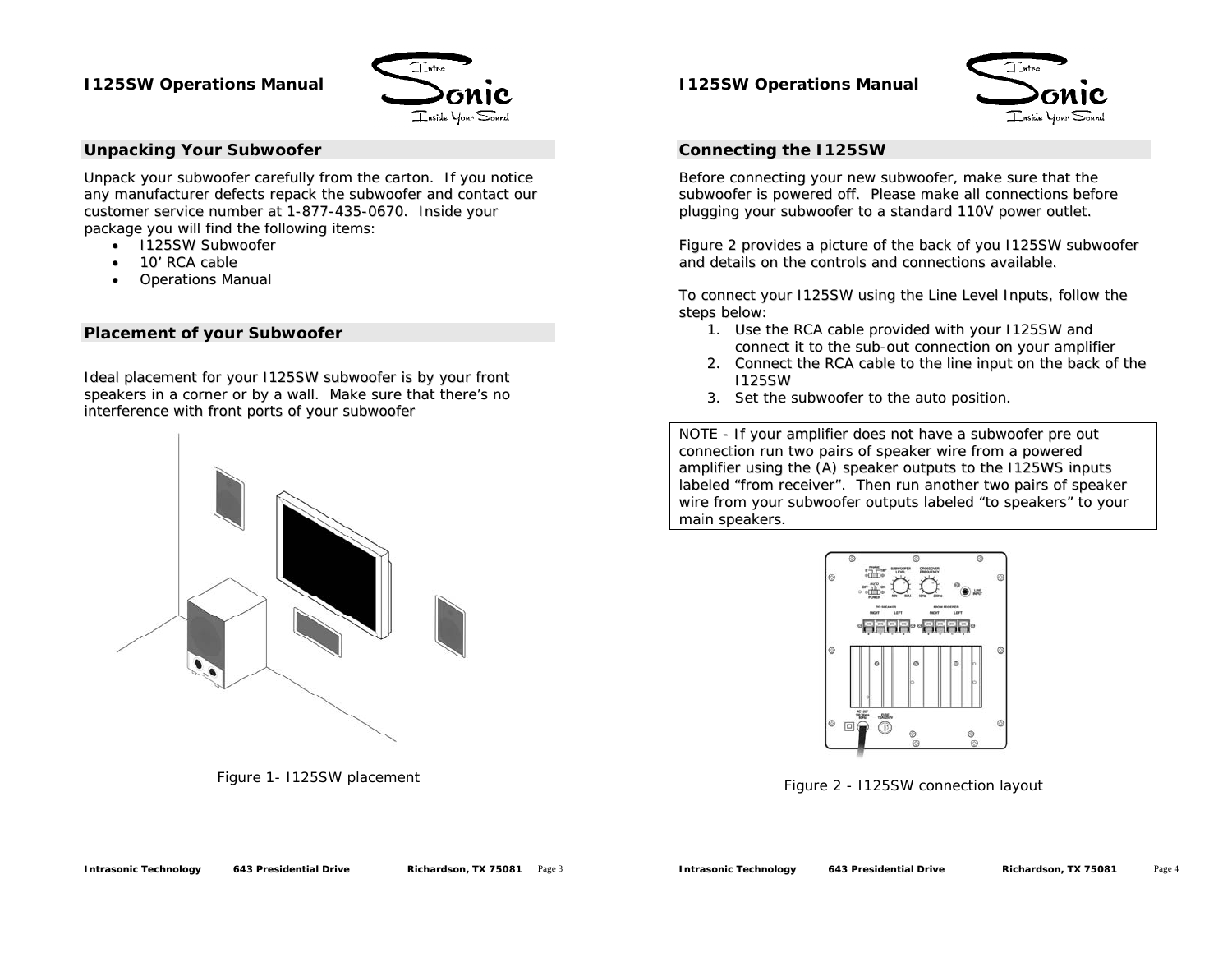

## **I125SW Operations Manual**



#### **Controls**

Adjusting the Subwoofer Level and Crossover Frequency will allow you to control the amount of bass produced by the subwoofer. Refer to Figure 3 for <sup>a</sup> picture of these controls. R

Subwoofer Level – Follow these steps to set the subwoofer level.

- 1.Select a music source that has <sup>a</sup> lot of bass.
- 2.Set the Subwoofer level to the middle position.
- 3. Adjust the setting up or down to meet your sound preference.

50Hz - 200Hz depending on the room size. Crossover Frequency guidelines for various room sizes are shown below. Crossover Frequency – The frequency should be set between

- Large room greater than 20 feet should be set between 50Hz-80Hz. •
- Medium room between 12 and 20 feet should be set between 90Hz – 120HZ
- • Small room less than 12 feet should be set between 120Hz – 200Hz

### **Phase**

hase – This synchronizes your subwoofer with the rest of your P system. The phase setting should be adjusted from 0° to 180 $^{\circ}$ degrees. To adjust the phase, follow the steps below.

- 1.Select a music source that has <sup>a</sup> lot of bass.
- 2.Adjust the phase to meet your desired bass le vel.



Figure 4 - Phase Setting



Figure 3 - Level and Crossover Frequency Controls